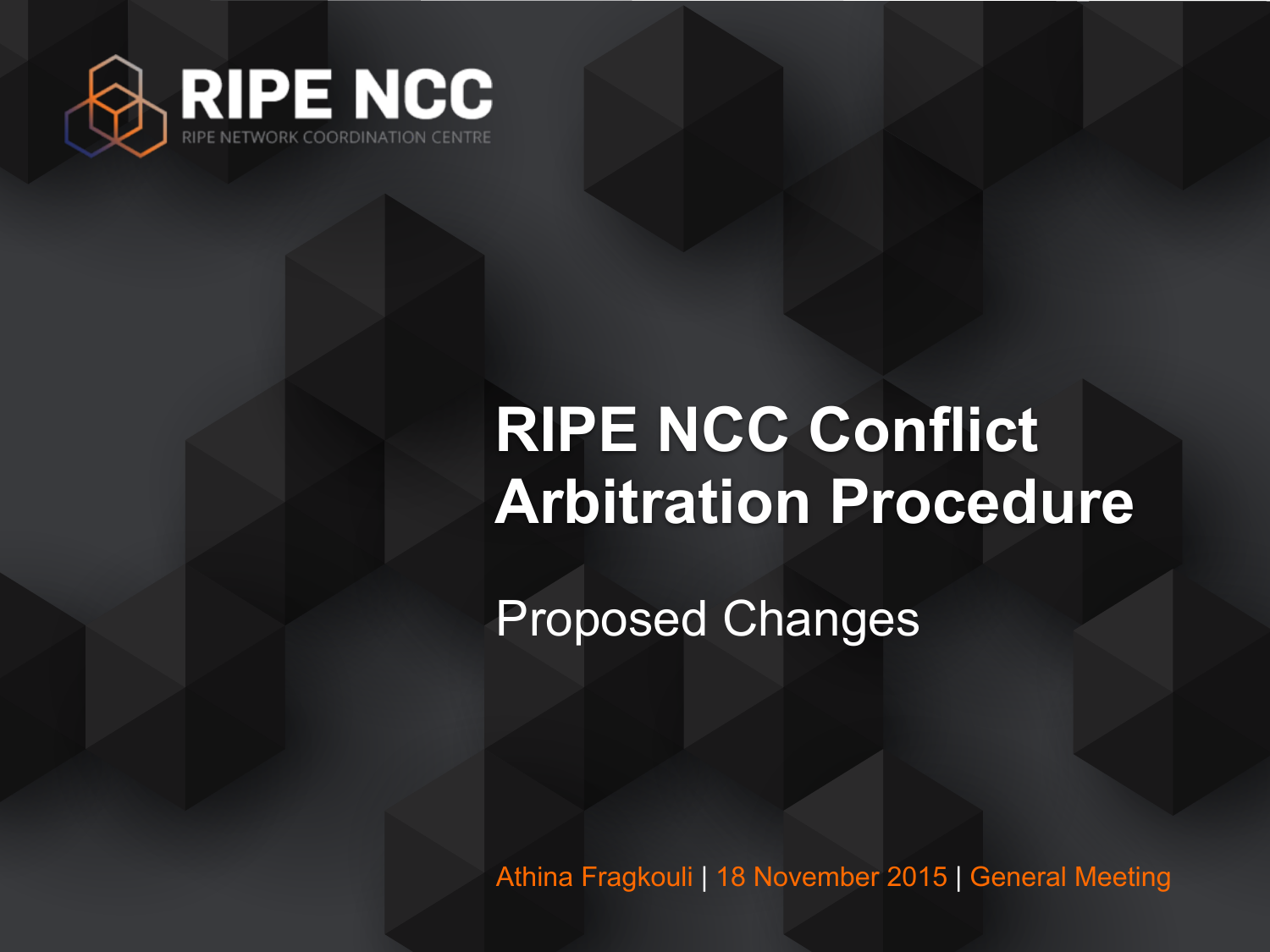## **Why change this procedure?**



- We now have more experience with arbitration
- Editorial changes alignment with "new" corporate documents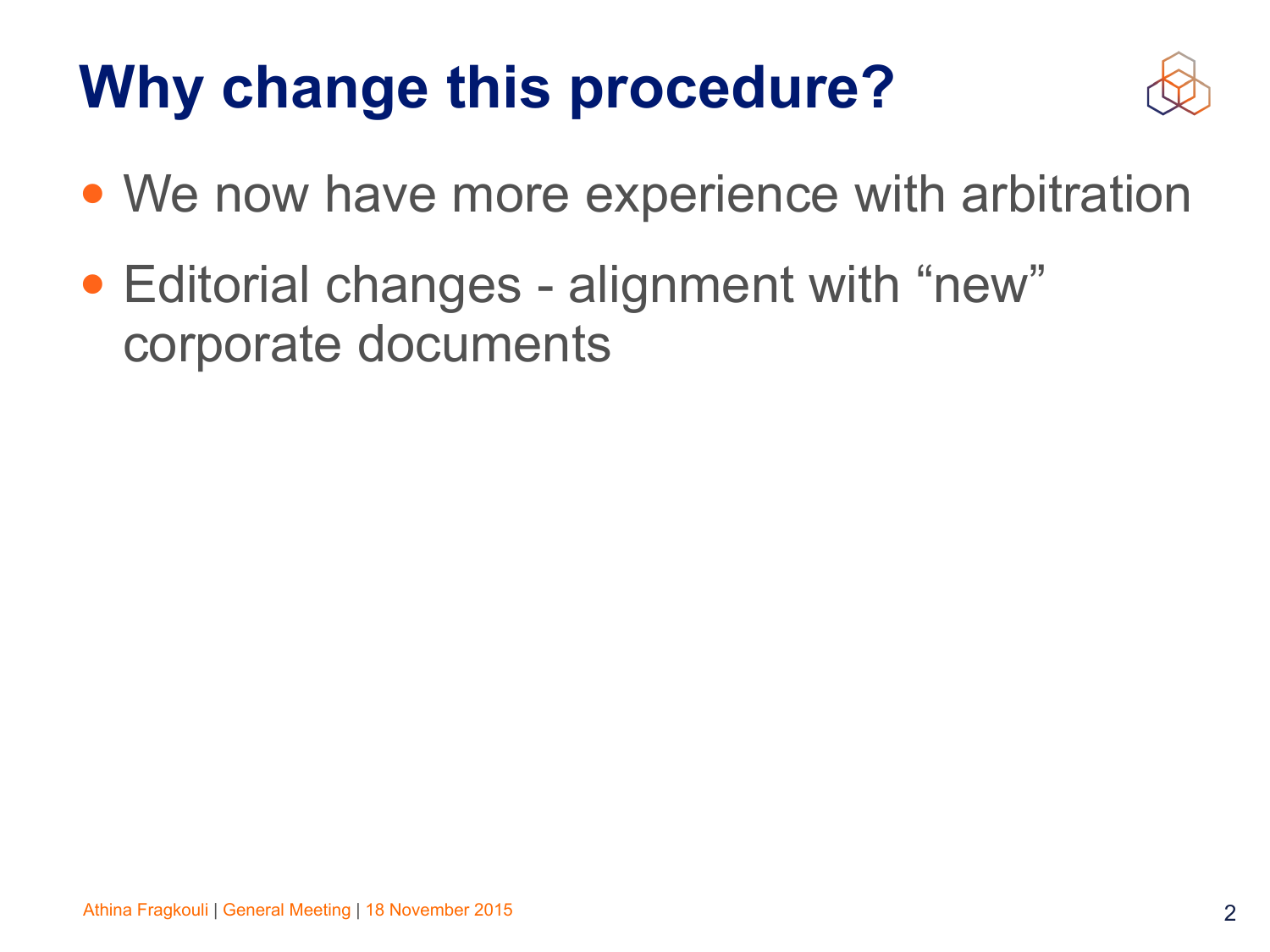### **Proposed Changes**



- Clerical support
- Timeframes
- Miscellaneous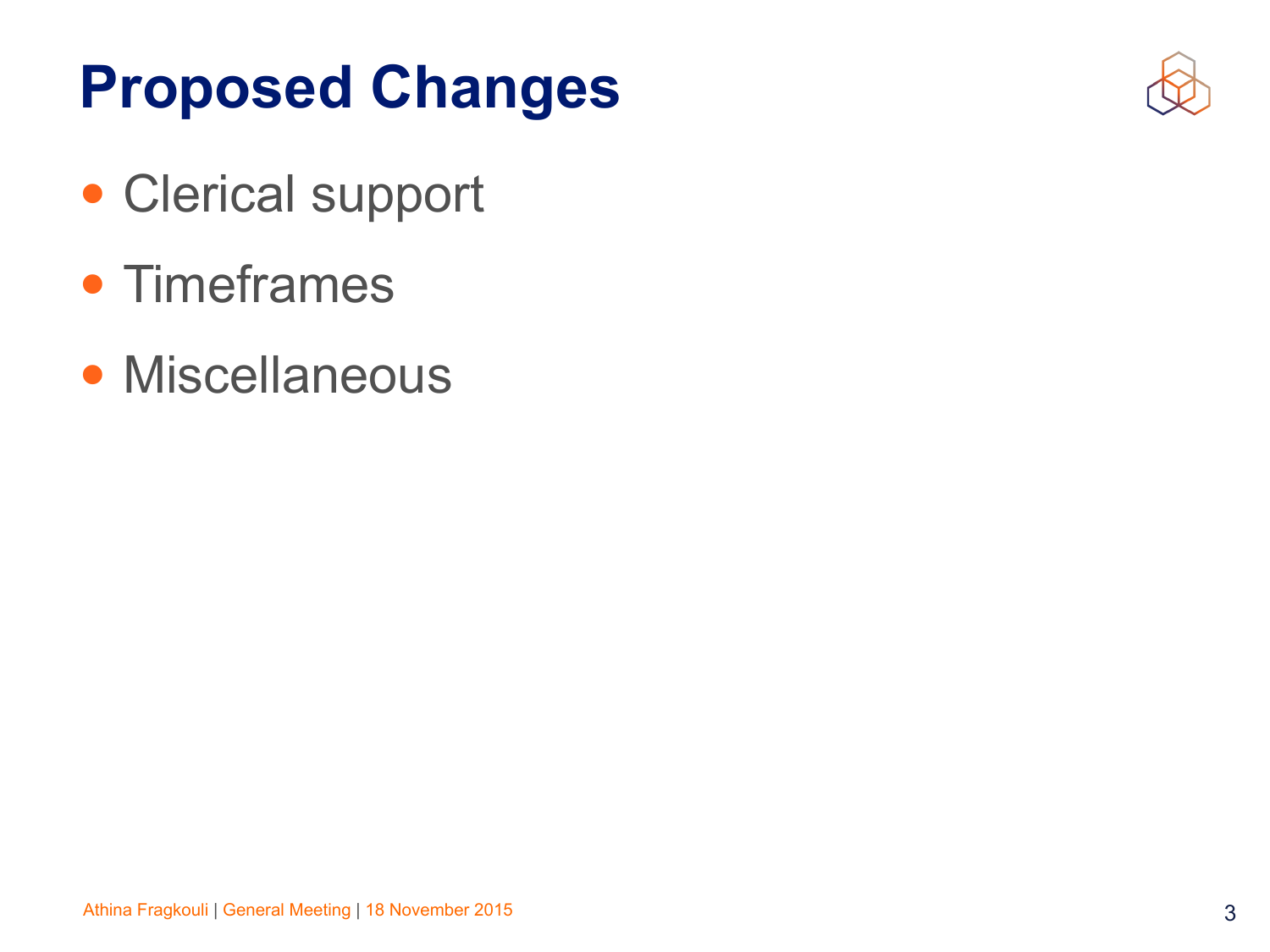#### **Clerical support**



If the RIPE NCC is one of the parties involved in *the conflict, clerical support will may be provided by a third party if so requested by the other party or by the arbiter at the time of the initiation of the process.*

✓ Reduces possible costs for the losing party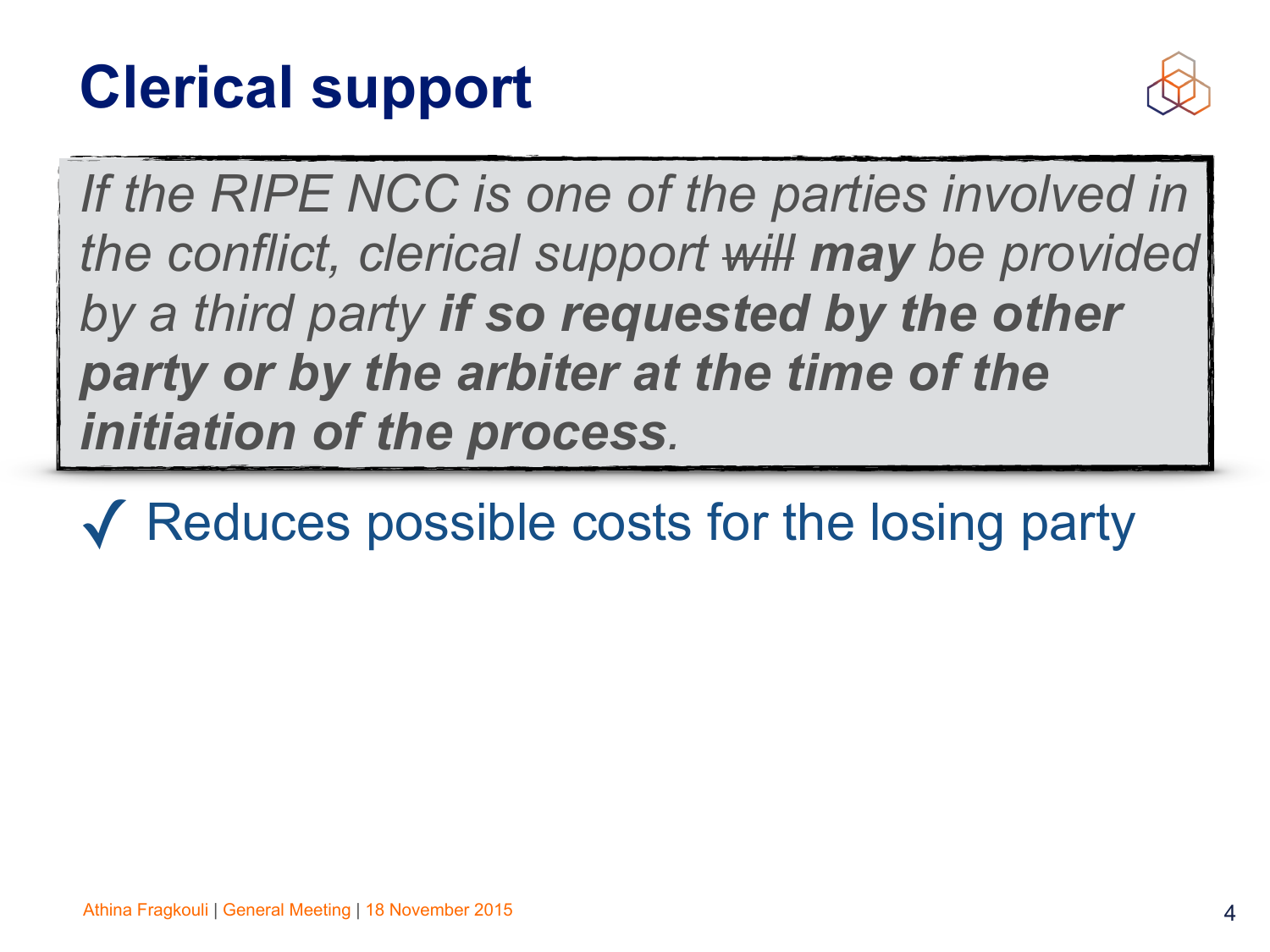#### **Timeframes**



Submission of relevant information by parties to arbiter within one **two** calendar weeks of the arbiter's request

The arbiter shall communicate the arbitration ruling to the parties concerned within 12 calendar weeks from the date the arbitration commences. **Upon the arbiter's discretion, the 12-calendar-week period may be reasonably extended.**

#### ✓Extension of tight timelines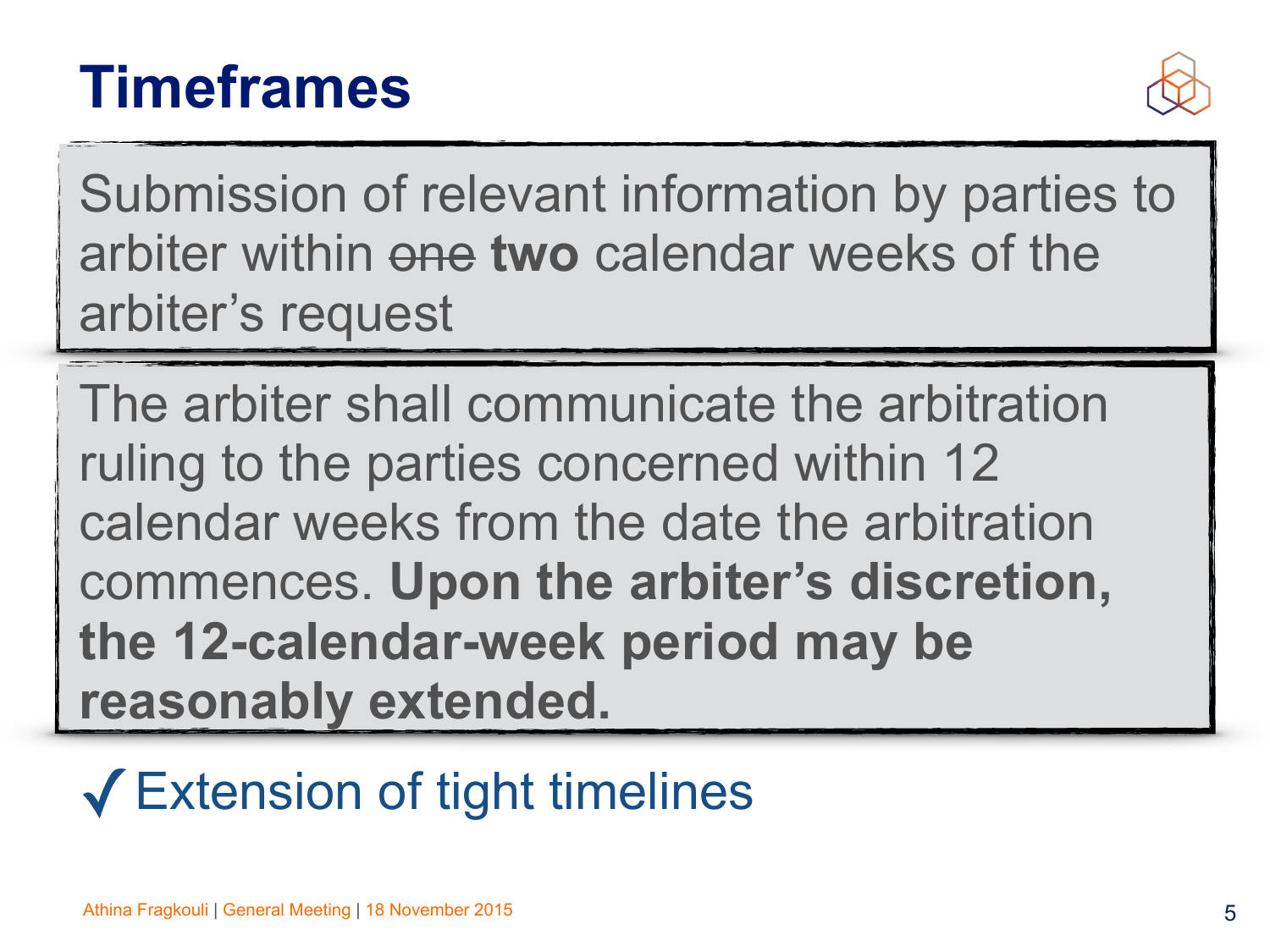#### **Miscellaneous**



- Clarifications
- Editorial changes
	- Alignment of wording with other corporate documents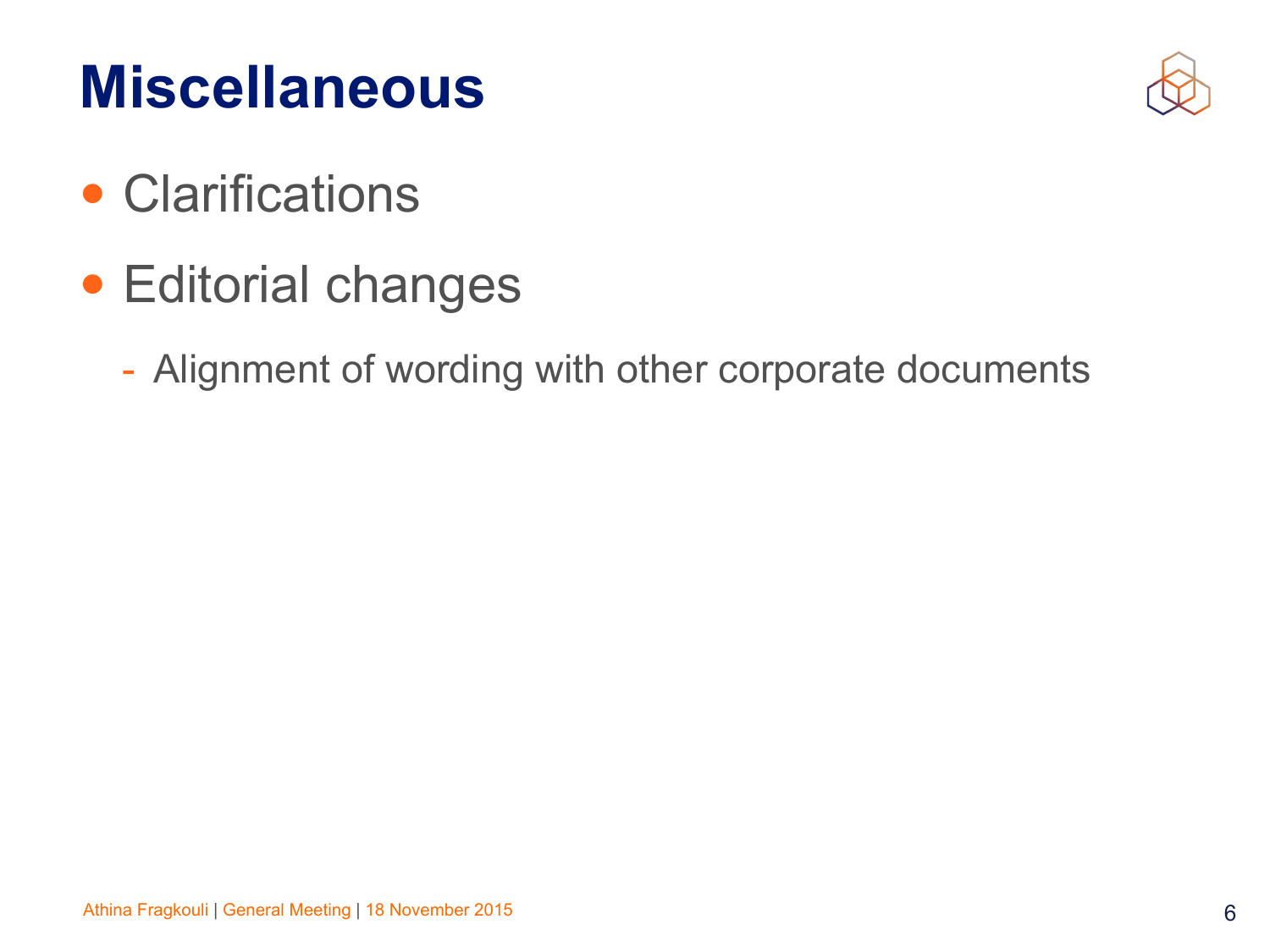



#### "The General Meeting approves the RIPE NCC Conflict Arbitration Procedure."